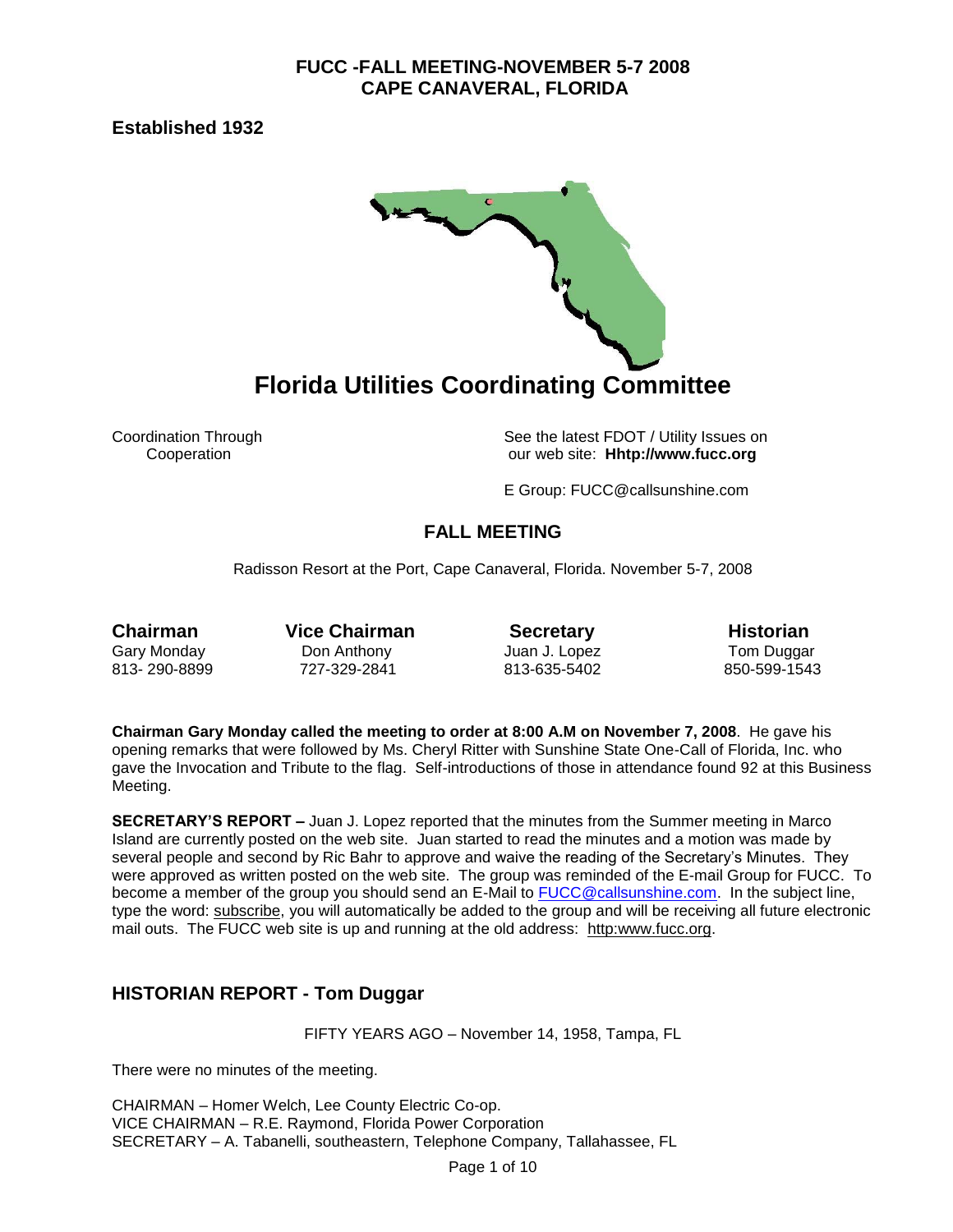### **TWENTY-FIVE YEARS AGO: NOVEMBER 4, 1983, Holiday Inn, Pensacola Beach , Fl.**

ATTENDANCE: TELEPHONE 8, POWER 23, FDOT 12, GAS 4, COUNTIES 1, ONE CALL CENTER 2, Cities 1, Consultants 2, CATV 3. A TOTAL OF 51.

CHAIRMAN – Tom Priest, Sebring Utilities Commission VICE CHAIRMAN – J.L. "Jim" Dunning, Gulf Power Company SECRETARY – R. J. McConville, United Telephone

Members who attended that meeting that are still active in the FUCC are: Dennis LaBelle, Rocky DePrimo, Ed Garcia, Thomas Duggar.

The program was a presentation "ACID RAIN" Given by Ray Harry, Supervisor of the Environmental Licensing for Gulf Power Company. Mr. Harry presented the issue of "Acid Rain" in great depth, the historical significant, currents status and future trends. Care must be exercised to prevent the rate payers from being saddled with unnecessary and ineffective controls.

FHWA Safety Subcommittee, Dennis LaBelle, reported the State of Illinois has addressed the subject of hazardous poles and have prepared a publication of the findings. Dennis reported that the Transportation Code is being revised by the Legislative Committee on Transportation in cooperation with the Department of Transportation. The proposed rewrite of Chapter 336 and 337 of the Florida Statues are of concern to all of us.

The Chairman introduced the Engineer of Roadway Maintenance Operations, DOT, Tallahassee. He spoke on the Utility Accommodation Guide. The Guide gives all of the users, the flexibility to modify the procedures when all parties are in agreement. Any changes introduced by the DOT will be given sufficient time to be reviewed by the FUCC Committee before it is put into effect. He said there are no plans to revise the Utility Accommodation Guide at this time.

# **Treasurers Report**

The full Treasurers report will be provided at the next FUCC Meeting in Ocala, Florida

In Summary:

| <b>Beginning Balance as of 11/08</b> |    |     |           | \$<br>11,433.99 |
|--------------------------------------|----|-----|-----------|-----------------|
| Deposits made since 11/08            |    |     |           | \$<br>4,295.98  |
| <b>Income</b>                        |    | S   | 21,069.00 |                 |
| <b>Expenses</b>                      |    | \$. | 12,340.00 |                 |
| Workshop Only                        | 1  |     |           |                 |
| Pre-Registration                     | 71 |     |           |                 |
| On Site Registration                 | 20 |     |           |                 |
| <b>Total Attendance</b>              | 92 |     |           |                 |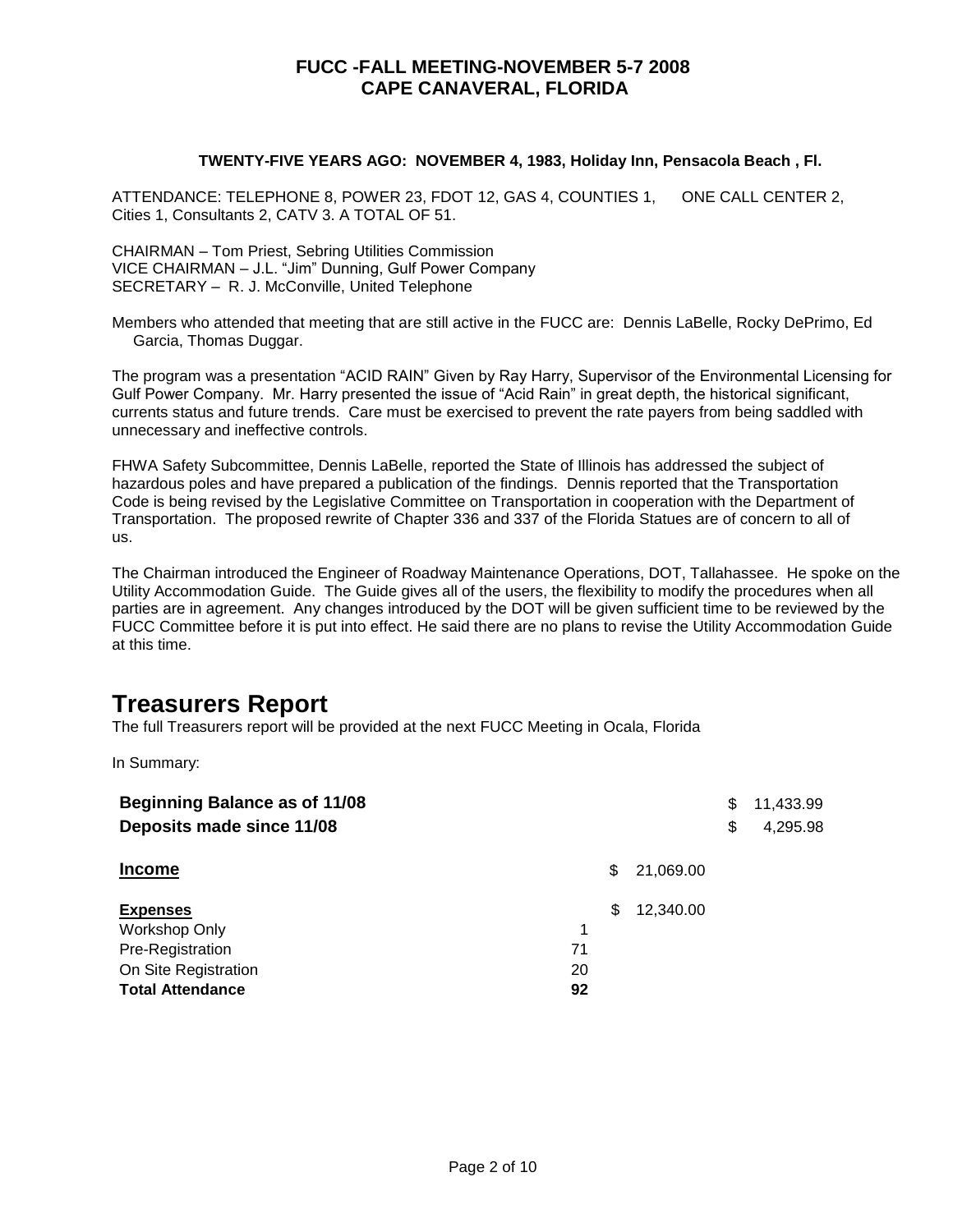It is very important to the FUCC that everyone resister via ACTEVA. Search word is "FUCC." When you reach the site, there will be fours selections. If you have prepaid, please use the appropriate selection, there is No Charge, only the registration. With this electronic registrations, the Committee can plan for the meals and breaks at each meeting. Vinnie also suggested that anyone having trouble with the web site can simply send her a check for registration.



### Sunshine State One-Call of Florida, Inc. Report to the **Florida Utilities Coordinating Committee** November 6, 2008

Damage Prevention Manager, Cheryl Ritter, presented the following summary of significant accomplishments at SSOCOF:

Between June 2008 through September 2008:

- Incoming excavation ticket volume was down 9% compared to last year with 478,096 locate tickets received.  $\bullet$
- Outbound excavation ticket volume was down 10% with 3.3 million locate tickets transmitted to member operators.
- The call center's average answer speed was 16 seconds with 31% of all incoming excavation notices received over the phone and 69% over the Internet.
- SSOCOF membership stands at 833 primary member operators and 233 associate members.
- SSOCOF raised the standard locate ticket price to 65 cents with duplicate tickets sent to a second receiving location at 33 cents and positive response late notices at 64 cents, effective October 1, 2008
- SSOCOF's ITE quality assurance team is reviewing all emergency locate tickets created through the ITE System to verify that they comply with the legal definition of an emergency as outlined in s.556.109. Anyone found creating emergency tickets for situations that do not meet the statutory definition of an emergency will be contacted to schedule mandatory ITE system retraining. Continued abuse of the emergency ticket could result in suspension or revocation of ITE system user authorization.
- IRTHNet is the web-based ticket management system specifically designed to simplify locate ticket management, without IT costs and headaches. It offers exceptional functionality and flexibility. To get started using IrthNet today, contact our Member Services Department by email or phone: memberservices@mail.callsunshine.com or at (800) 651-6720. All SSOCOF members are encouraged to take advantage of this FREE value added service.
- The national CGA conference is coming to Floridal Mark your calendars and plan to attend the CGA Excavation Conference & Expo on February 17 - 19, 2009 in Orlando. This event will feature exhibits, conference sessions, workshops and technology features for all areas of underground utility damage prevention. CGA Safety Day is a FREE event that will be held on Thursday, February 19<sup>th</sup>. Send your employees to this event for education and training.
- Florida's Virtual Private DIRT (Damage Information Reporting Tool) is available to all damage prevention stakeholders to report information on damaged underground facilities. It's free and those who submit information remain anonymous. DIRT data presentation will be given at each Underground Interest Group meeting. SSOCOF recommends that all FUCC members to start reporting today. Will FUCC promote the use of DIRT? When will your company start reporting?
- SSOCOF urges all persons in Florida with knowledge of a violation of the "Underground Facility Damage Prevention and  $\bullet$ Safety Act," Chapter 556, F.S. to report this information immediately to the local law or code enforcement agency with jurisdiction for the area where the violation is allegedly occurring.
- Cheryl Ritter thanked the members of the Florida Utilities Coordinating Committee for the opportunity to present this report and extended an invitation to participate in the SSOCOF's Board of Directors and Committee meetings on November 13<sup>th</sup> and 14<sup>th</sup> at the call center in DeBary.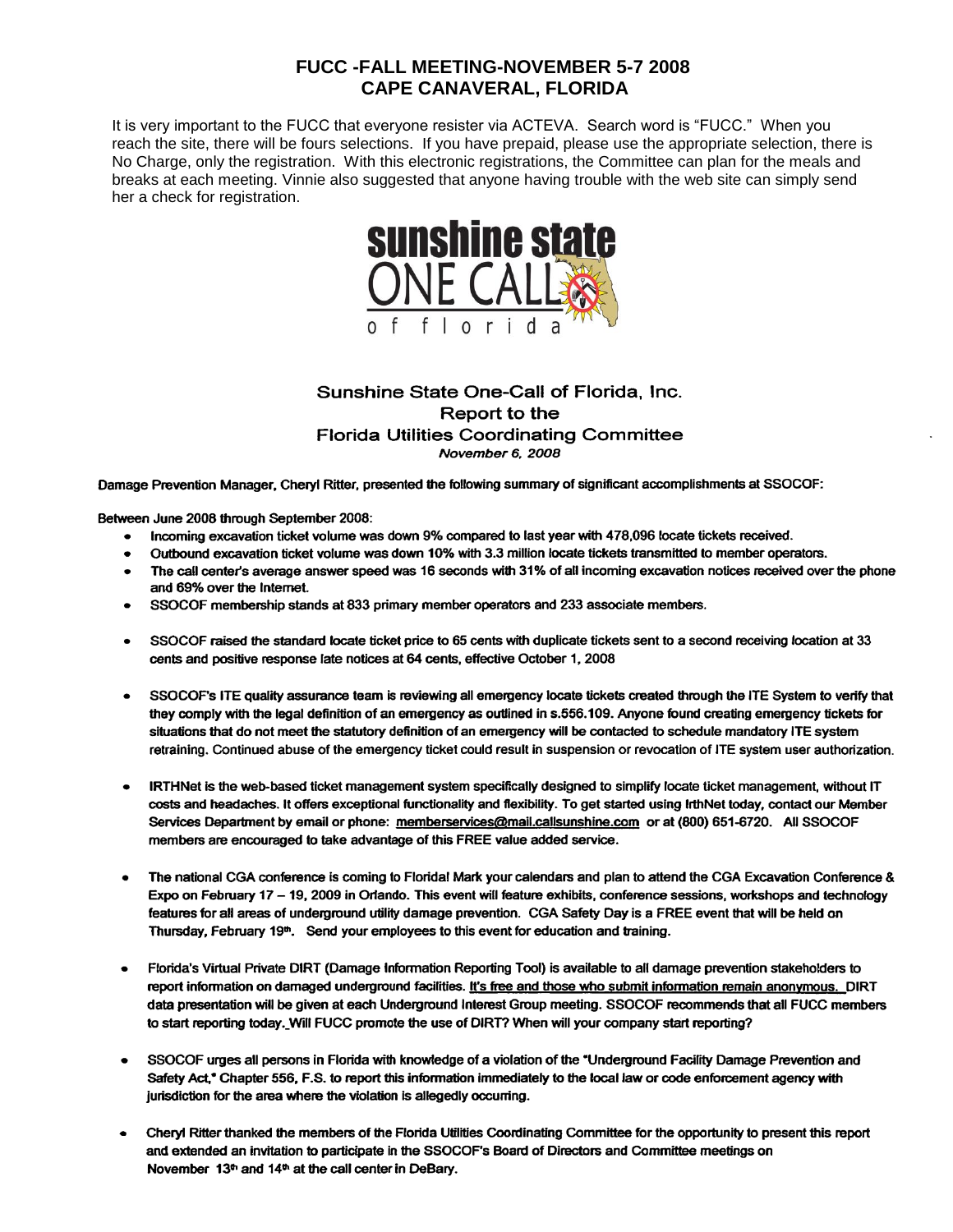# **FLORIDA DEPARTMENT OF TRANSPORTATION REPORTS**

### **District One – Walter Childs, District Utility Administrator**

We continue having our local Utility Group meetings and our next District Liaison yearly meeting is scheduled for January 14, 2009 in Sarasota

**District Two** - No report given or received.

**District Three -** No report given or received.

### **District Four - Tim Brock, District Utility Administrator**

- Public Private Partnership (P3) Project @I-595 awarded last week. Thanks to all utility agencies for their involvement with the success of this 1.2 billion dollar project. It is the largest project of its kind in the state.
- We continue to focus on reducing time and money added to out construction projects in the field.
- We continue to provide electronic utility production updates to our utility partners in District Four. Anyone that wishes to obtain this e-mail of our 5 year work program… Please provide me your e-mail address.

### **District Five – Gary Bass**, **District Utility Administrator**

- D5 Utility Office personnel changes:
	- o New DUA, Ty Garner
	- o Trisha Miller now at Lochrane Engineering
	- o Current Utility Managers Robert Ache, Staci Nester, Roy Brantley. Vacant position advertised
- Commuter Rail, Station r/w is being purchased. Design is at 60%+ on Station parking lots and driveways. Utility Contact underway for Stations RFP for track and station platforms is complete.
- SR 50 East & West going to construction.

**District Six –** No report given or received.

**District Seven** – No report given or received.

**TURNPIKE ENTERPRISE DISTRICT** – James G. Kervin, Turnpike Utility Engineer

## **Update – Port Canaveral FALL 2008 FUCC MEETING**

## **FLORIDA'S TURNPIKE ENTERPRISE PROJECT UPDATE**

*Below is an update of some of the major projects under development at the Turnpike Enterprise.*

**FPID 406096-1:** This project will widen the HEFT in Dade County from 4 to 8 lanes from SW 117<sup>th</sup> Ave. to Kendall Drive, a distance of roughly 3 miles, with a reconfiguration of the existing SR 874 Interchange. Ninety percent plans are Turnpike will be upgraded. Construction on both projects is underway. There is extensive utility involvement on both projects.

**FPIDs 406094-4 and 406097-4**: These projects will widen the northbound lanes of the Turnpike Mainline from 3 to 4 and 5 lanes in Broward County between Griffin Road and Atlantic Blvd. Approximately twelve miles of the Turnpike northbound lanes will be upgraded. Final design and utility coordination is underway.

**FPID 406095-1 and 406095-4:** These two projects will widen the Turnpike mainline from six to eight lanes from the HEFT to Griffin Road in Broward County, a distance of approximately 6 miles. 100% plans are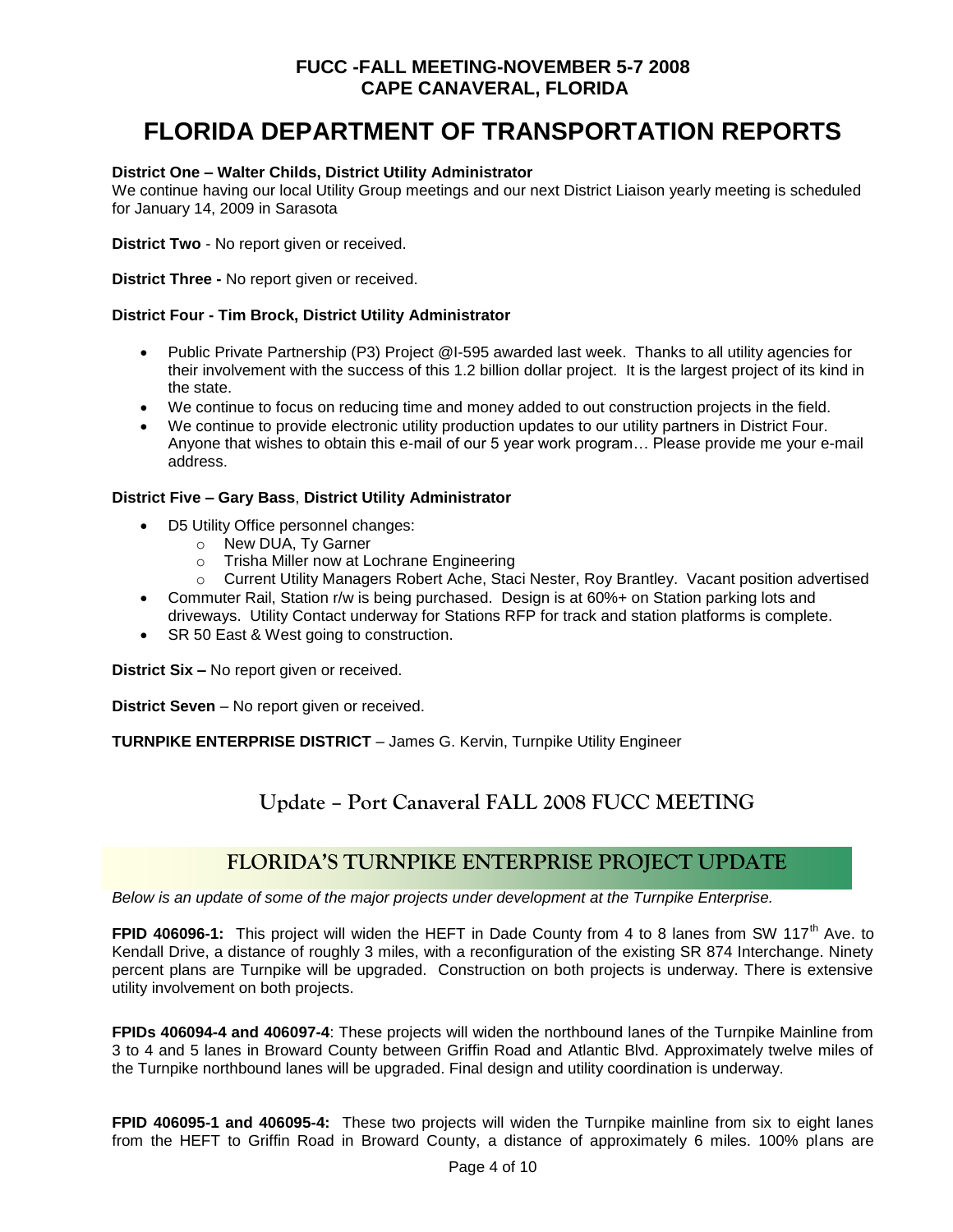complete and utility coordination is ongoing.

**FPID 406150-1:** This project will widen the Turnpike mainline from 6 to 8 lanes in north Broward County. The project starts just south of Atlantic Boulevard and goes to the Palm Beach County line a distance of roughly 7 miles. Final design is complete. Major utility impacts are expected.

**FPID 420289-1 and 420289-6:** These are Design/Build projects to convert the existing Toll Plazas at Sunrise and Deerfield on the Sawgrass Expressway to express lanes. Construction is underway and scheduled for completion in mid-2009.

**FPID 406144-1:** This project will widen the Turnpike Mainline in Palm Beach County from 4 to 8 lanes from Boynton Beach Blvd to Lake Worth Road. The project is roughly 7 miles in length. The project also includes the upgrade of the Lake Worth Road Interchange. Ninety percent plans are complete and utility coordination is underway.

**FPID 406143-1:** This project will widen the Turnpike Mainline in Palm Beach County from 4 to 8 lanes between Lake Worth Road and Okeechobee Blvd. 30% plans are complete.

complete and utility coordination is underway. Plans production is scheduled for mid 2009.

**FPID 406104-1 and 415905-1:** This project will add a new interchange at NW 74<sup>th</sup> Street and the HEFT in Miami-Dade County and includes additional toll plaza lanes with Sunpass Express Lanes at the existing Okeechobee Mainline Plaza. This project is under construction.

**FPIDs 406094-1 and 406097-1:** These projects will widen the southbound lanes of the Turnpike Mainline from 3 to 4 and 5 lanes in Broward County between Griffin Road and Atlantic Blvd. Approximately twelve miles of the

**FPID 406090-1:** The existing Mainline Toll Plaza on the Beachline (SR 528), in Orange County will be upgraded with express lanes. Construction is underway.

**FPID 406146-1:** This project will widen the Turnpike mainline from 4 to 8 lanes from Beulah Road to SR50 in Orange County. The project is roughly 4 miles in length. This project has been bid and construction will start in early 2009.

**FPID 406148-1:** This project will widen the Turnpike mainline from 4 to 8 lanes from I-4 to Gotha Road in Orange County. The project is roughly 4 miles in length. Construction is underway. A separate project to widen from Gotha Road to Beulah Road is also under construction.

**FPID 422330-1:** This project will widen the Beachline (SR 528) in Orange County from 4 to 6 lanes from the Turnpike Interchange to Boggy Creek Road. Construction is underway.

**FPID 405270-1:** The Turnpike is designing a new road corridor in Citrus County. The road will be an extension of the Suncoast Parkway. The Suncoast Parkway 2 project will extend the Parkway from US 98 in Hernando County north to US 19 in Citrus County (Approximately 27 miles). 30% plans are complete on all segments and utility coordination is underway.

James G. Kervin, Turnpike Utility Administrator/Project Manager Lawrence R. Hayduk, Turnpike Utility Manager Deanna H. Campbell, Turnpike Utility & Rail Coordinator Vince Krepps, Construction Utility Coordinator Nick Vitani, Utility Project Coordinator Kelly McKeel, Department Administrator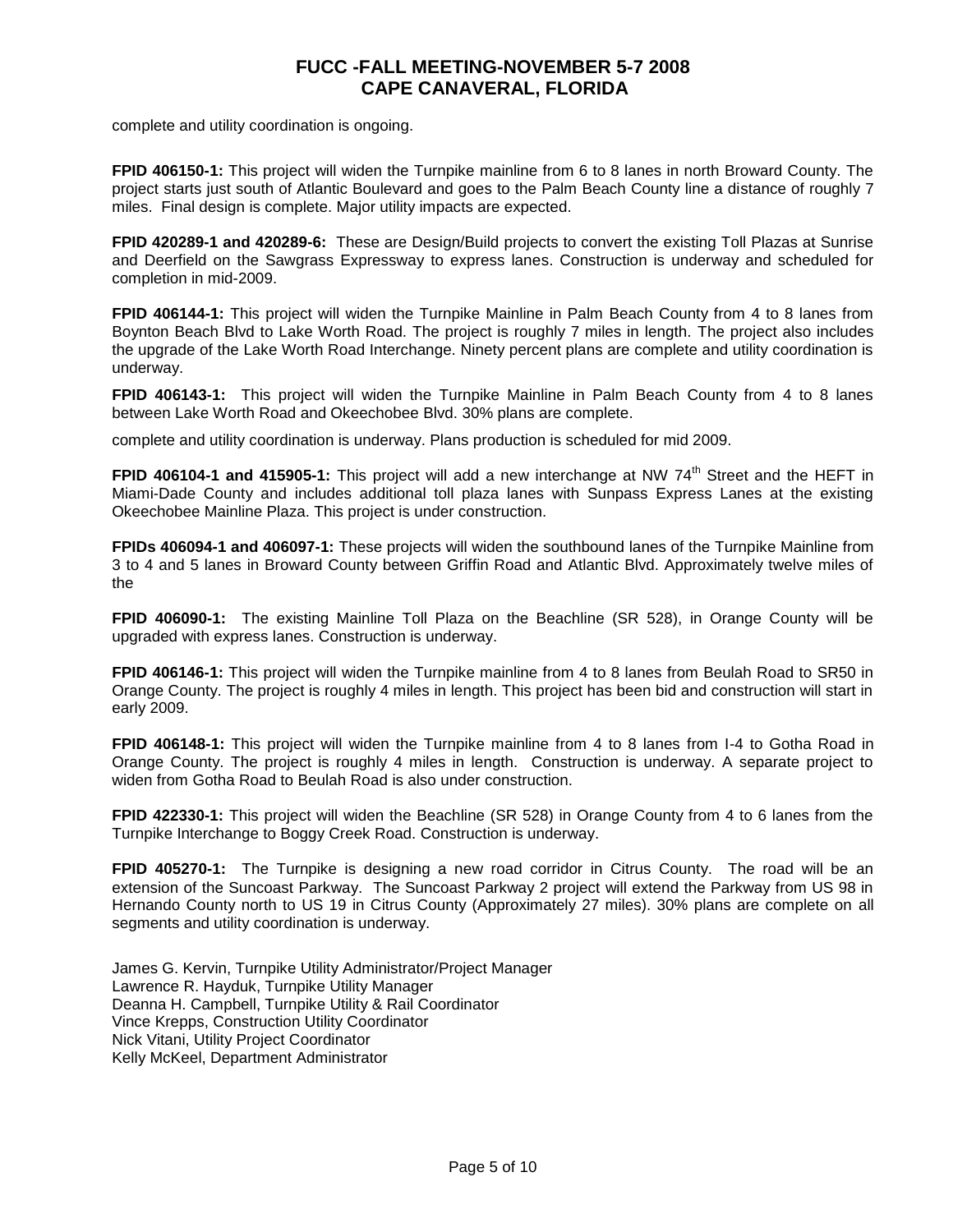## **FUCC STAFF MEETING**

Wednesday, November 5, 2008 at 8:30 AM.

Chairman Gary Monday, Past Chairman Ron Popp, Juan J. Lopez, Vinnie Lavallette and Margie LaBelle met to discuss the financial status of FUCC and to discuss the conferences costs and whether the registration costs should be increase.

Audio – Visual (AV) costs can run a cost of up to \$2,000 per event. Marco Island cost for the AV was \$400 per day. The rough cost estimate to purchase the AV equipment is \$3,500. Vinnie suggested to request donations "as an emeritus donator" from agencies to purchase the equipment. Gary Monday requested Vinnie to bring it up at the Steering Committee. After a discussion of the financial status of the organization, it became obvious that there was no need to raise the registration costs at this time.

Gary Monday made a remark that ASH Engineering would consider purchasing the AV equipment.

## **FUCC MEETING OPENING REMARKS**

Wednesday, November 5, 2009 at 1:30 PM

Chairman Gary Monday opened the afternoon session at 1:35 PM by welcoming everyone and introducing the officers, treasurer and historian. Don Anthony, Vice Chairman was unable to attend this FUCC meeting.

Announcement of coming events, committees, and planning events were made. Chairman Gary Monday introduced first time attendees, the Metro program and the best meetings to attend. The Chairman announced the Hospitality suite to be at Room 606 and that it would be open from 5:00 PM to 7:00 PM tonight and tomorrow. To help defray the costs, there would be a "tip" jar. The Chairman also announced that the Steering Committee would start meeting again on Thursdays afternoon. The Chairman then introduced the speaker for the afternoon, Mr. Bill Richards who spoke about Plan Readings and Identifying Conflicts.

## **FUCC MEETING PRESENTATION**

Thursday, November 6, 2009 at 1:30 PM

Chairman Gary Monday opened the afternoon session at 1:35 PM by welcoming everyone and reminding everyone of the hospitality suite and introducing Tim Brock who presented the CONFLICT MATRIX FORMS presentation.

Mr. Brock referred everyone to Chapter 5 and Chapter 20 of the Plan Preparation Manuals which are dedicated to Utilities issues.

Break and prices

Chairman Gary Monday introduced Mr. Gary Furman with Progress Energy who presented a topic on energy needs and state of the art plans.

## **STEERING COMMITTEE MEETING**

"Public Records Law" Sunshine

 FUCC endorsing Sunshine Dirt Program. Motion to send a letter from FUCC to Sunshine.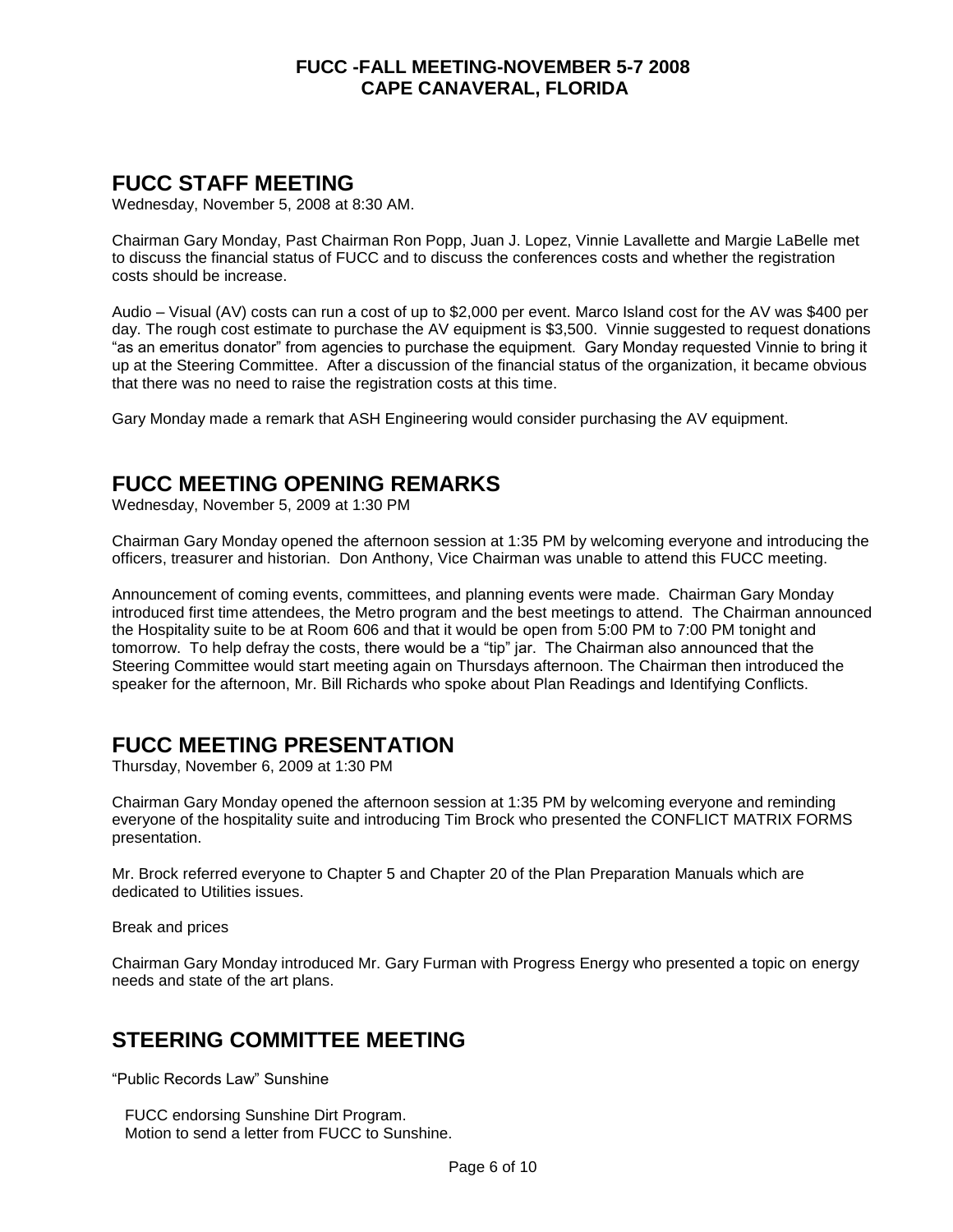Cheryl Ritter made the motion – Andy Lund second.

At Marco Meeting – Locator Round Table

 Confusion about the meeting. Some discussion that came from the Underground Subcommittee. Survey forms ask about interest level about having knowledgeable people provide a free overview of hands on locating equipment.

Suggestion to do a survey to see if there is interest in:

- A. In learning type of equipment available for this operation
- B. Damage Prevention improvement and topics to be discussed

Andy Lund moved to distribute the survey to all the members. Second by Greg Jefferies

Discussion how to distribute the survey and doing it both electronically and hard copy. Another suggestion is to have a workshop at either the Wed workshop time or at the underground subcommittee or an educational session.

Discussions:

Dennis raised the question – Raising the registration fee? Do not have to raise the next year registration fees. There have been some costs cutting measures – lunches, cutting breakfasts, etc. AV was the expensive item. Price \$800/meeting. Key Largo \$450/day just for sound. Key Largo dropping parking fee.

Looked at possibility of having a sponsor to buy equipment \$2000 - \$3000.

Ash Engineering volunteered to be the sponsor and purchase the AV equipment.

Financial Meeting

Re-visit the financial status of FUCC each November and analyze to see where the organization stands.

Cheryl Ritter suggested having a \$100 sponsor category.

Andy Lund rescinded his motion in favor of holding an Educational Workshop at the Mission Inn in the Fall (Nov) of 2009.

Motion by Dennis Labelle – Expand sub and presentations. Each of the sub-committees put a presentation once a year or every 1 ½ on what they are working on i.e. VAM. To expand Interest Group to put a workshop besides the educational seminars increase their responsibility to put together a workshop 3-4 hrs. Something in their expertise such as power.

Put a 45 min presentation – second by Tim Brock – motion was carried.

Sub Com Nomination Award Joint use e-business – John Murphy UAM Conf Program Plans UCC Membership

Motion to adjourn by Ron Popp – John Pugh seconded. Adjourned at 4:40 pm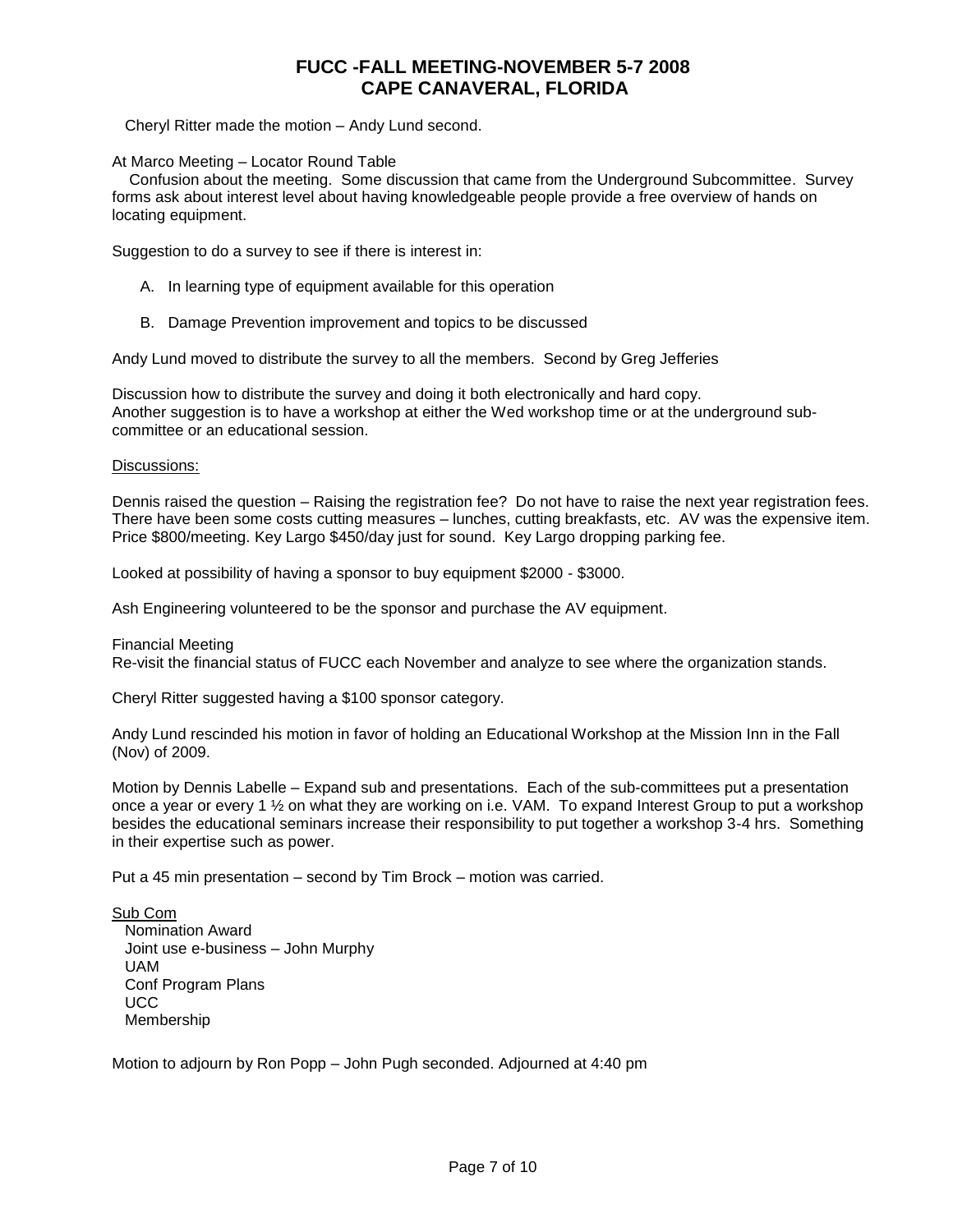## **FUCC SUBCOMMITTEE REPORTS**

### **By Dennis Labelle**

- 1. Workshops Developing more technical sessions. Need more subjects. Group exercises. Revamping older workshops Permitting, Utility Work Schedules, Conflict Matrix
- 2. Programs

**Winter** 

 Looking at a presentation on resolving congestions for next meeting. (Arc & Spark) Demo Demo – Electrical Dangers Progress Energy Corn Boil – Donation for?

3. FUCC-UCC Program

 Orlando Ft. Myers **Clearwater**  Ft. Lauderdale Need to have FDOT send notice out through the Contract Adm.

Starting to get more consulting firms that have coordination contracts with very little experience on the subject.

Need to get more cities, counties and municipalities involved in the training.

Most of the material used in the modules are slanted towards the FDOT process, but keep as generic as possible.

Information is generic and can be used with different agencies/consultants.

#### New Sessions:

 Winter Haven (Polk County) Cost estimating – Jan. 8, 2009 Coordination – Jan. 9, 2009

 Orlando Mid February Design Module Construction Module

#### Tampa

 Juan/Gary are trying to setup a session in the Tampa/St. Pete Anybody interested in attending please contact Juan or Gary.

**Training** 

 98 – Cost estimating 99.99 Pass Ratio 76 – Coordination

 Majority – Utilities & Consultants Light attendance with FLOT employees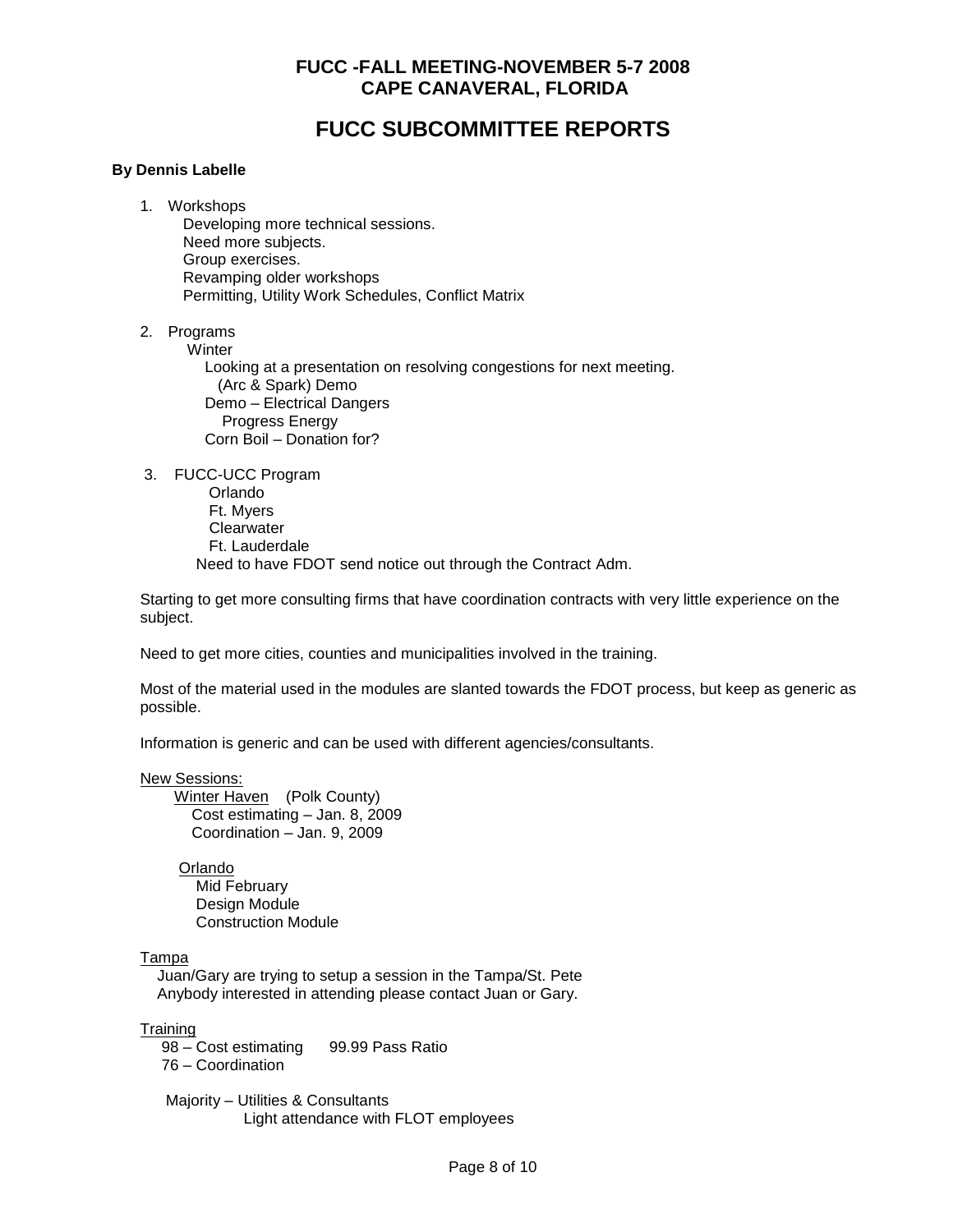Need a minimum of 22 paid attendees to break even.

Meeting Locations

 Winter '09 - Ocala Hilton Spring '09 - Key Largo Hilton Summer '09 – Marco Island Hilton Fall '09 – Mission Inn

# **JOINT USE Subcommittee**

**John Pugh**

NJUNS- New capabilities, GIS, aging report every 30 days, useful tools for managers. Pole transfers. (What possible future for users). (6 on 7) Rebuilds because of pole hardening. Looking at creative ideas, how to save cost. Bigger wire, guys, bending poles, bracing straight, instead of replacing poles with bigger poles.

How is an attachment defined? What is an attachment called?

SCE – South Eastern Electrical Exchange organization.

Joint trenching. Where are we today? Some being done, working at the details, take a lot of coordination. Mostly being done in new build subdivisions.

Grounding of Fiber Optic lines with no strength members on locating mule tape. Did it need it or just at certain tie points.

## **FUCC BUSINESS MEETING Friday Nov 7, 2008**

Chairman Garry Monday opened the meeting at 8:00 AM followed by Cheryl Ritter who did the invocation and the Pledge of Allegiance. Juan started to read the minutes and a motion was made by several people and second by Ric Bahr to approve and waive the reading of the Secretary's Minutes. They were approved as written posted on the web site. Tom Duggar gave the Historian report.

Dist 1 – Walt Childs Dist 2 – No Report Dist 3 – No Report Dist 4 – Tim Brook Dist 5 – Unirail – 50% Review Dist 6 – No Report Dist 7 – Ray Campo **Turnpike** 

Treasure Report – Vinnie Lavallette

Chairman GM introduced Marianne Gurnee, Public Liaison FDOT Dist V to present about Quality Time Central Florida Commuter Rail Project. Her number is (407) 492-0836

### **Interest Groups**

- Power Group TK Christies subordinations; TK will e-mail report
- Telecom will e-mail report
- Underground Craig Jefferies will e-mail report